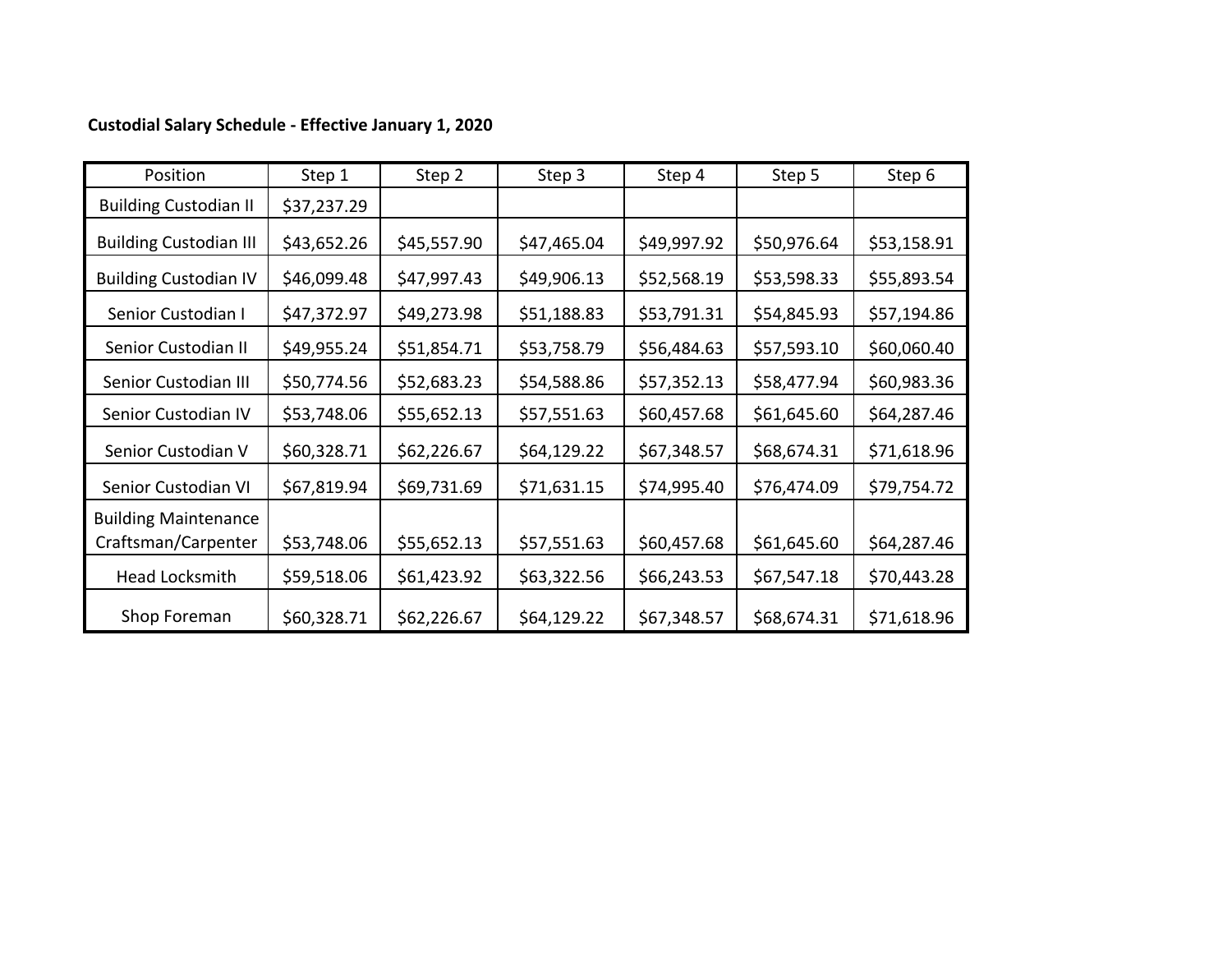| Position                                           | Step 1      | Step 2      | Step 3      | Step 4      | Step 5      | Step 6      |
|----------------------------------------------------|-------------|-------------|-------------|-------------|-------------|-------------|
| <b>Building Custodian II</b>                       | \$37,870.32 |             |             |             |             |             |
| <b>Building Custodian III</b>                      | \$44,394.35 | \$46,332.38 | \$48,271.95 | \$50,847.88 | \$51,843.24 | \$54,332.92 |
| <b>Building Custodian IV</b>                       | \$46,883.17 | \$48,813.39 | \$50,754.53 | \$53,461.85 | \$54,509.50 | \$57,127.95 |
| Senior Custodian I                                 | \$48,178.31 | \$50,111.64 | \$52,059.04 | \$54,705.76 | \$55,778.31 | \$58,458.01 |
| Senior Custodian II                                | \$50,804.48 | \$52,736.24 | \$54,672.69 | \$57,444.87 | \$58,572.18 | \$61,386.83 |
| Senior Custodian III                               | \$51,637.73 | \$53,578.84 | \$55,516.87 | \$58,327.12 | \$59,472.06 | \$62,330.18 |
| Senior Custodian IV                                | \$54,661.78 | \$56,598.22 | \$58,530.01 | \$61,485.46 | \$62,693.58 | \$65,707.25 |
| Senior Custodian V                                 | \$61,354.30 | \$63,284.52 | \$65,219.42 | \$68,493.50 | \$69,841.77 | \$73,200.66 |
| Senior Custodian VI                                | \$68,972.88 | \$70,917.13 | \$72,848.88 | \$76,270.32 | \$77,774.15 | \$81,516.10 |
| <b>Building Maintenance</b><br>Craftsman/Carpenter | \$54,661.78 | \$56,598.22 | \$58,530.01 | \$61,485.46 | \$62,693.58 | \$65,707.25 |
| Head Locksmith                                     | \$60,529.87 | \$62,468.13 | \$64,399.04 | \$67,369.67 | \$68,695.48 | \$71,999.02 |
| Shop Foreman                                       | \$61,354.30 | \$63,284.52 | \$65,219.42 | \$68,493.50 | \$69,841.77 | \$73,200.66 |

**Custodial Salary Schedule ‐ July 1, 2020 (1.7% increase and 0.5% increase to Step 6)**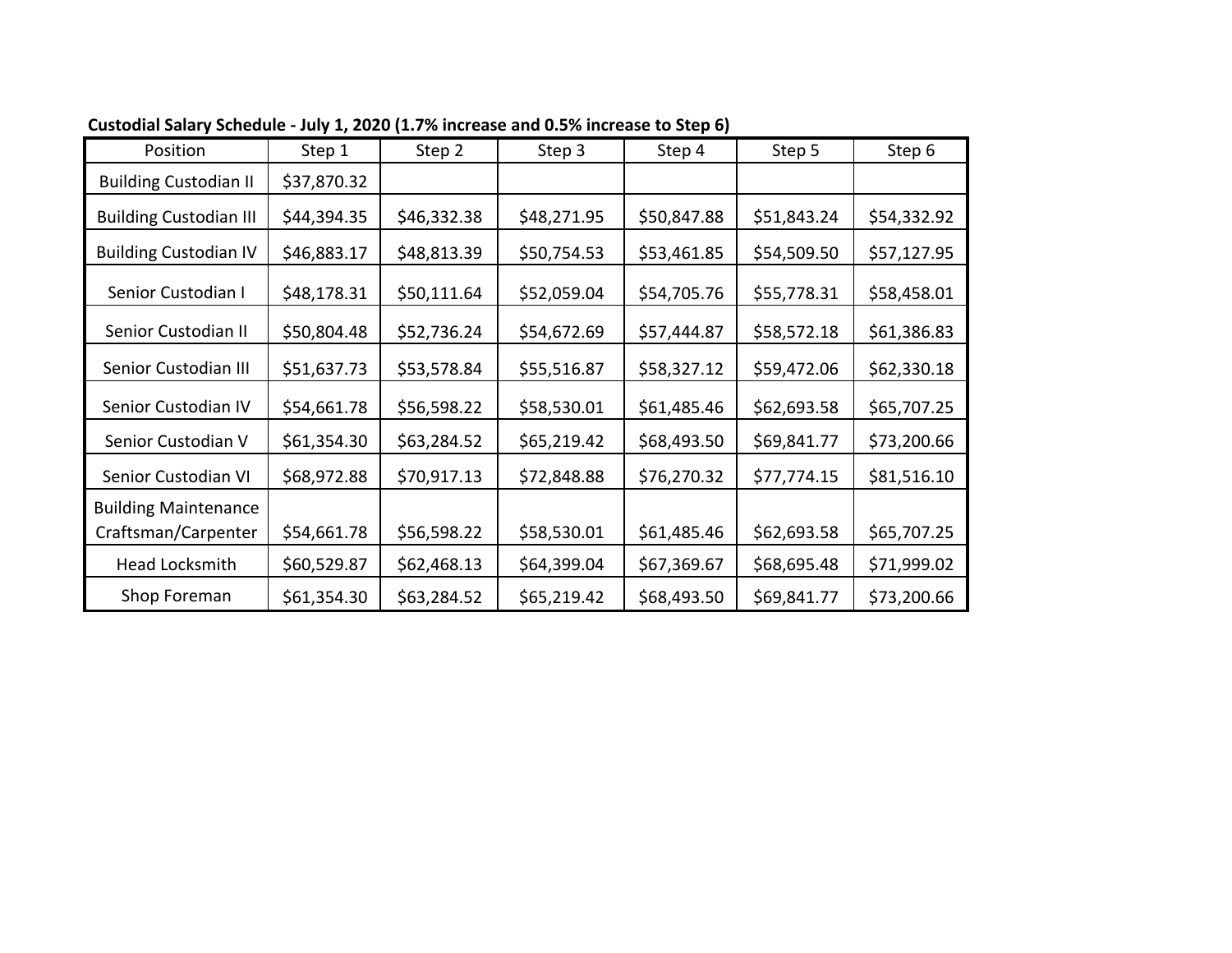| Position                      | Step 1      | Step 2      | Step 3      | Step 4      | Step 5      | Step 6      |
|-------------------------------|-------------|-------------|-------------|-------------|-------------|-------------|
| <b>Building Custodian II</b>  | \$37,983.93 |             |             |             |             |             |
| <b>Building Custodian III</b> | \$44,527.53 | \$46,471.38 | \$48,416.76 | \$51,000.43 | \$51,998.77 | \$54,495.92 |
| <b>Building Custodian IV</b>  | \$47,023.82 | \$48,959.83 | \$50,906.80 | \$53,622.23 | \$54,673.03 | \$57,299.33 |
| Senior Custodian I            | \$48,322.85 | \$50,261.97 | \$52,215.22 | \$54,869.88 | \$55,945.65 | \$58,633.38 |
| Senior Custodian II           | \$50,956.89 | \$52,894.45 | \$54,836.71 | \$57,617.20 | \$58,747.90 | \$61,570.99 |
| Senior Custodian III          | \$51,792.64 | \$53,739.58 | \$55,683.42 | \$58,502.10 | \$59,650.48 | \$62,517.17 |
| Senior Custodian IV           | \$54,825.76 | \$56,768.01 | \$58,705.60 | \$61,669.92 | \$62,881.66 | \$65,904.37 |
| Senior Custodian V            | \$61,538.36 | \$63,474.38 | \$65,415.07 | \$68,698.98 | \$70,051.30 | \$73,420.27 |
| Senior Custodian VI           | \$69,179.80 | \$71,129.88 | \$73,067.43 | \$76,499.13 | \$78,007.47 | \$81,760.65 |
| <b>Building Maintenance</b>   |             |             |             |             |             |             |
| Craftsman/Carpenter           | \$54,825.76 | \$56,768.01 | \$58,705.60 | \$61,669.92 | \$62,881.66 | \$65,904.37 |
| Head Locksmith                | \$60,711.46 | \$62,655.53 | \$64,592.24 | \$67,571.78 | \$68,901.57 | \$72,215.02 |
| Shop Foreman                  | \$61,538.36 | \$63,474.38 | \$65,415.07 | \$68,698.98 | \$70,051.30 | \$73,420.27 |

## **Custodial Salary Schedule ‐ January 1, 2021 (0.3% increase)**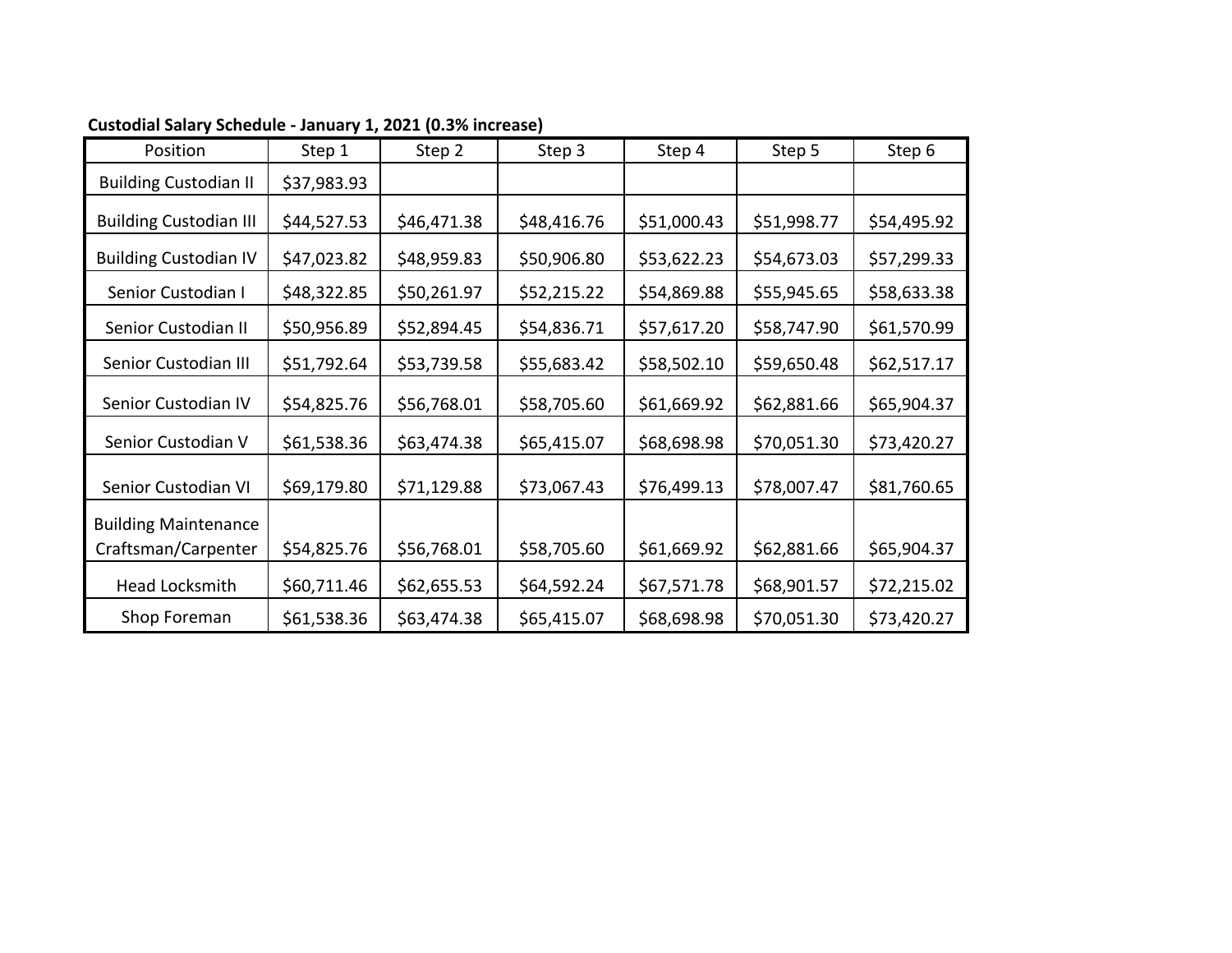| Position                      | Step 1      | Step 2      | Step 3      | Step 4      | Step 5      | Step 6      |
|-------------------------------|-------------|-------------|-------------|-------------|-------------|-------------|
| <b>Building Custodian II</b>  | \$38,629.66 |             |             |             |             |             |
| <b>Building Custodian III</b> | \$45,284.50 | \$47,261.39 | \$49,239.85 | \$51,867.44 | \$52,882.75 | \$55,976.58 |
| <b>Building Custodian IV</b>  | \$47,823.23 | \$49,792.14 | \$51,772.21 | \$54,533.81 | \$55,602.47 | \$58,856.16 |
| Senior Custodian I            | \$49,144.33 | \$51,116.43 | \$53,102.88 | \$55,802.67 | \$56,896.72 | \$60,226.45 |
| Senior Custodian II           | \$51,823.16 | \$53,793.65 | \$55,768.93 | \$58,596.70 | \$59,746.61 | \$63,243.88 |
| Senior Custodian III          | \$52,673.12 | \$54,653.15 | \$56,630.04 | \$59,496.63 | \$60,664.54 | \$64,215.76 |
| Senior Custodian IV           | \$55,757.80 | \$57,733.07 | \$59,703.59 | \$62,718.31 | \$63,950.64 | \$67,694.99 |
| Senior Custodian V            | \$62,584.51 | \$64,553.44 | \$66,527.13 | \$69,866.86 | \$71,242.17 | \$75,415.10 |
| Senior Custodian VI           | \$70,355.85 | \$72,339.09 | \$74,309.57 | \$77,799.62 | \$79,333.60 | \$83,982.09 |
| <b>Building Maintenance</b>   |             |             |             |             |             |             |
| Craftsman/Carpenter           | \$55,757.80 | \$57,733.07 | \$59,703.59 | \$62,718.31 | \$63,950.64 | \$67,694.99 |
| Head Locksmith                | \$61,743.55 | \$63,720.68 | \$65,690.31 | \$68,720.50 | \$70,072.90 | \$74,177.10 |
| Shop Foreman                  | \$62,584.51 | \$64,553.44 | \$66,527.13 | \$69,866.86 | \$71,242.17 | \$75,415.10 |

**Custodial Salary Schedule ‐ July 1, 2021 (1.7% increase and 1% increase to Step 6)**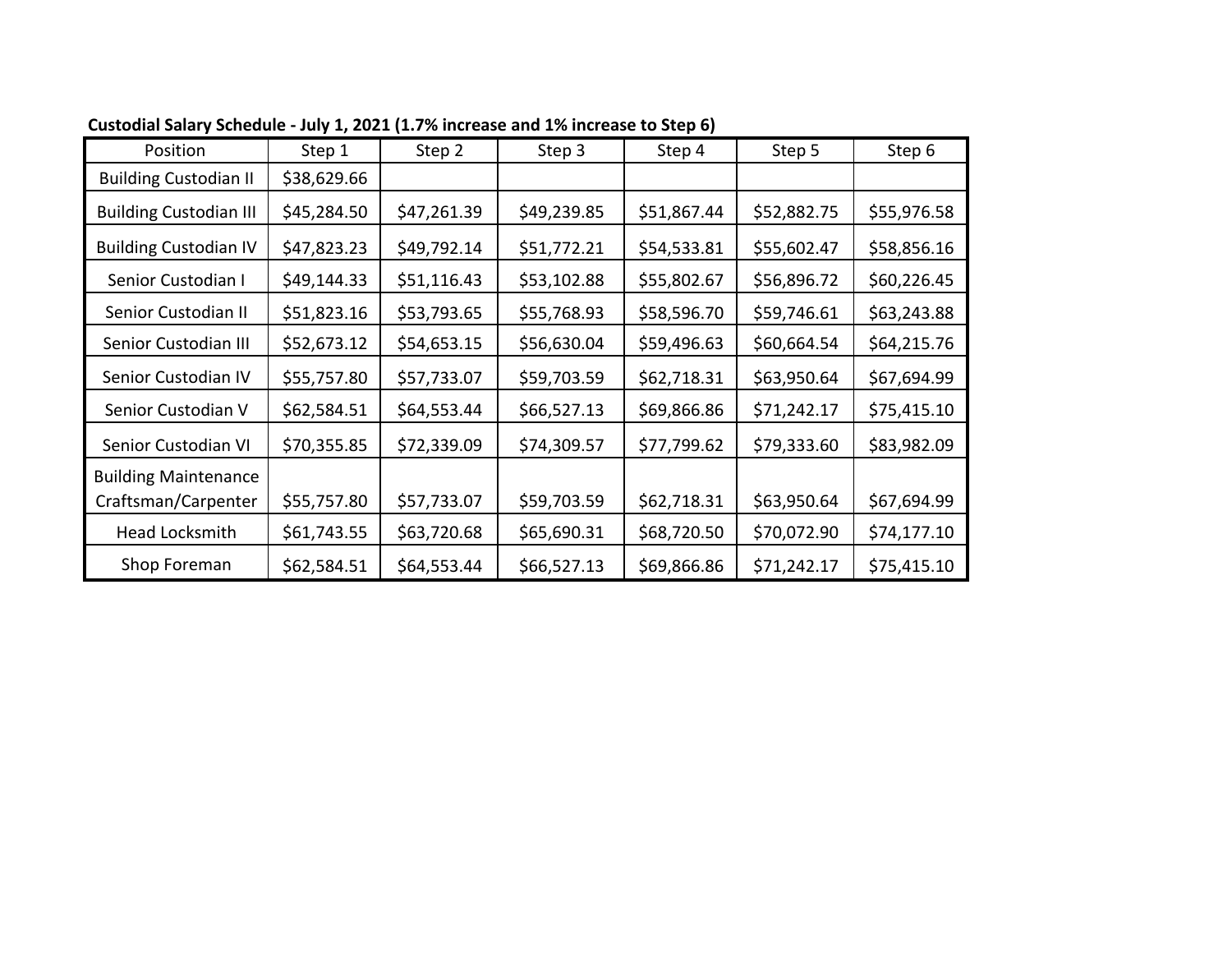| Position                                           | Step 1      | Step 2      | Step 3      | Step 4      | Step 5      | Step 6      |
|----------------------------------------------------|-------------|-------------|-------------|-------------|-------------|-------------|
| <b>Building Custodian II</b>                       | \$38,745.55 |             |             |             |             |             |
| <b>Building Custodian III</b>                      | \$45,420.35 | \$47,403.18 | \$49,387.57 | \$52,023.04 | \$53,041.40 | \$56,144.51 |
| <b>Building Custodian IV</b>                       | \$47,966.70 | \$49,941.52 | \$51,927.53 | \$54,697.41 | \$55,769.28 | \$59,032.72 |
| Senior Custodian I                                 | \$49,291.77 | \$51,269.78 | \$53,262.18 | \$55,970.08 | \$57,067.41 | \$60,407.13 |
| Senior Custodian II                                | \$51,978.63 | \$53,955.04 | \$55,936.24 | \$58,772.49 | \$59,925.85 | \$63,433.61 |
| Senior Custodian III                               | \$52,831.13 | \$54,817.11 | \$56,799.93 | \$59,675.12 | \$60,846.53 | \$64,408.41 |
| Senior Custodian IV                                | \$55,925.07 | \$57,906.27 | \$59,882.70 | \$62,906.46 | \$64,142.50 | \$67,898.08 |
| Senior Custodian V                                 | \$62,772.27 | \$64,747.10 | \$66,726.71 | \$70,076.46 | \$71,455.90 | \$75,641.34 |
| Senior Custodian VI                                | \$70,566.92 | \$72,556.11 | \$74,532.50 | \$78,033.02 | \$79,571.60 | \$84,234.03 |
| <b>Building Maintenance</b><br>Craftsman/Carpenter | \$55,925.07 | \$57,906.27 | \$59,882.70 | \$62,906.46 | \$64,142.50 | \$67,898.08 |
| Head Locksmith                                     | \$61,928.78 | \$63,911.84 | \$65,887.38 | \$68,926.66 | \$70,283.11 | \$74,399.63 |
| Shop Foreman                                       | \$62,772.27 | \$64,747.10 | \$66,726.71 | \$70,076.46 | \$71,455.90 | \$75,641.34 |

## **Custodial Salary Schedule ‐ January 1, 2022 (0.3% increase)**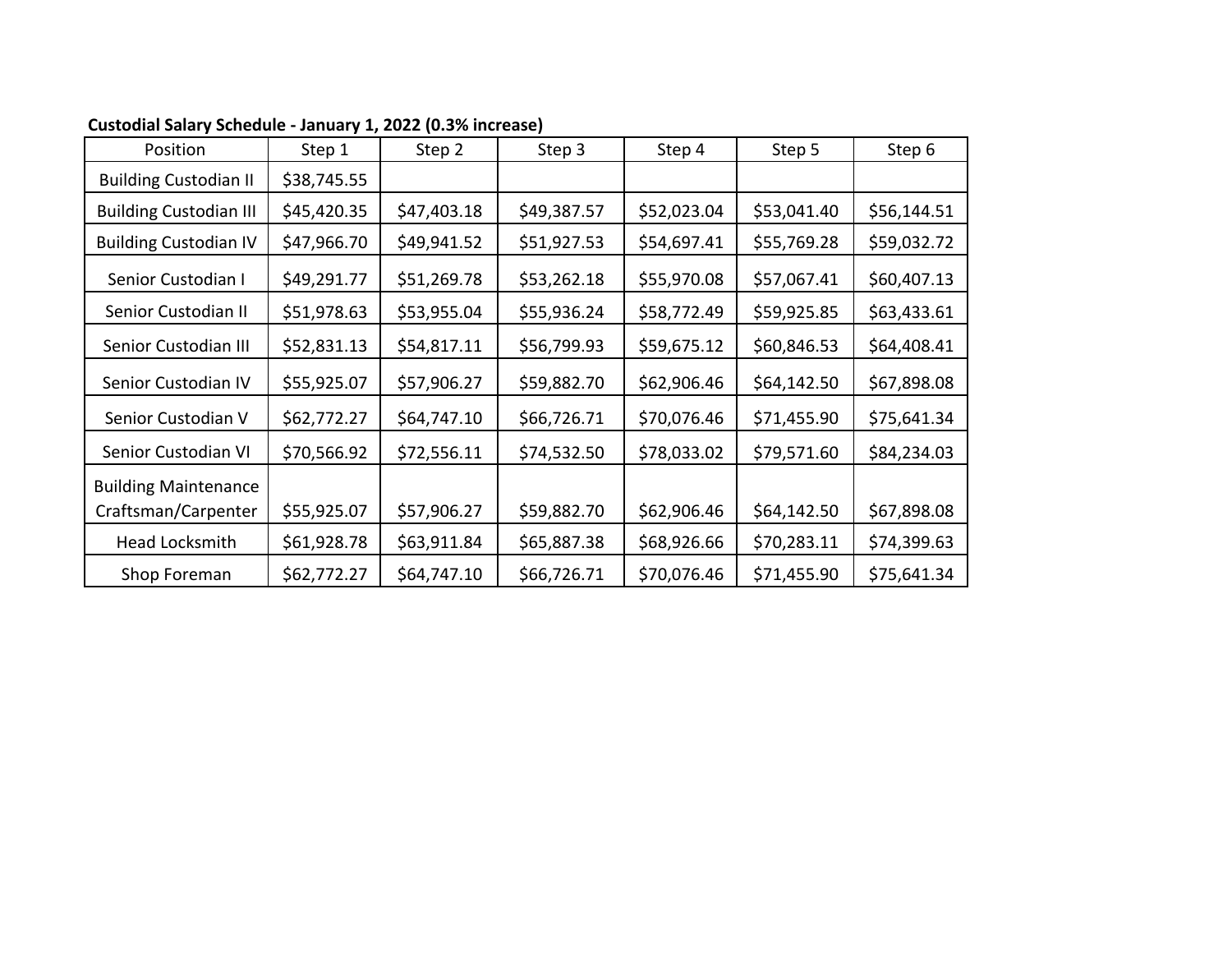| Position                                           | Step 1      | Step 2      | Step 3      | Step 4      | Step 5      | Step 6      |
|----------------------------------------------------|-------------|-------------|-------------|-------------|-------------|-------------|
| <b>Building Custodian II</b>                       | \$39,346.11 |             |             |             |             |             |
| <b>Building Custodian III</b>                      | \$46,124.37 | \$48,137.93 | \$50,153.07 | \$52,829.39 | \$53,863.54 | \$57,014.75 |
| <b>Building Custodian IV</b>                       | \$48,710.18 | \$50,715.61 | \$52,732.41 | \$55,545.22 | \$56,633.70 | \$59,947.73 |
| Senior Custodian I                                 | \$50,055.79 | \$52,064.46 | \$54,087.75 | \$56,837.61 | \$57,951.96 | \$61,343.44 |
| Senior Custodian II                                | \$52,784.30 | \$54,791.34 | \$56,803.25 | \$59,683.46 | \$60,854.70 | \$64,416.83 |
| Senior Custodian III                               | \$53,650.02 | \$55,666.78 | \$57,680.33 | \$60,600.09 | \$61,789.65 | \$65,406.74 |
| Senior Custodian IV                                | \$56,791.91 | \$58,803.81 | \$60,810.89 | \$63,881.51 | \$65,136.70 | \$68,950.50 |
| Senior Custodian V                                 | \$63,745.24 | \$65,750.68 | \$67,760.98 | \$71,162.64 | \$72,563.46 | \$76,813.78 |
| Senior Custodian VI                                | \$71,660.71 | \$73,680.72 | \$75,687.75 | \$79,242.53 | \$80,804.96 | \$85,539.66 |
| <b>Building Maintenance</b><br>Craftsman/Carpenter | \$56,791.91 | \$58,803.81 | \$60,810.89 | \$63,881.51 | \$65,136.70 | \$68,950.50 |
| Head Locksmith                                     | \$62,888.68 | \$64,902.47 | \$66,908.63 | \$69,995.02 | \$71,372.50 | \$75,552.82 |
| Shop Foreman                                       | \$63,745.24 | \$65,750.68 | \$67,760.98 | \$71,162.64 | \$72,563.46 | \$76,813.78 |

## **Custodial Salary Schedule ‐ July 1, 2022 (1.55% increase)**